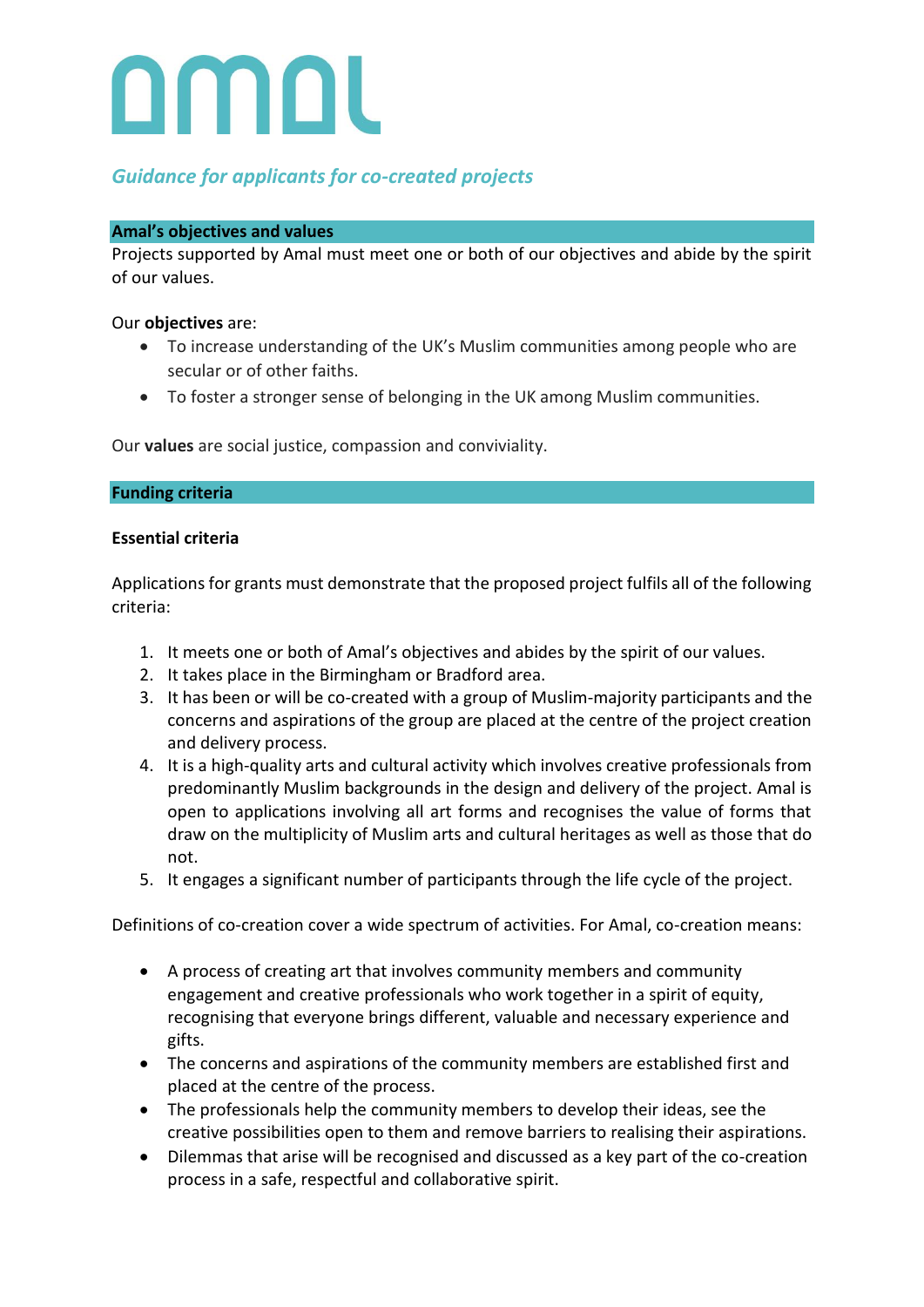- The purposes of and standards and decision-making processes for projects will be agreed between community members, delivery partners and Amal and captured in a written agreement.
- All participants, organisational and individual, recognise their responsibility for fulfilling their roles in the process.

# **Desirable criteria**

We also seek to support and will prioritise projects that would advance one or more of the following criteria:

- 1. They provide opportunities for encounter between individuals or groups of people who may not usually have such opportunities.
- 2. They provide opportunities to platform work made by Muslim communities and Muslim artists to be seen and shared across different venues/locations.
- 3. They work with communities that have had very limited opportunities for creative participation.
- 4. They reflect diversity among the project's participants (such as gender and disability).
- 5. They particularly engage participants under the age of 30.
- 6. They produce associated resources or media content to extend the reach of the project.
- 7. They leverage Amal's grant to secure additional funding from other sources.

# **What to apply for**

Initially, Amal will be making grants of up to a maximum of £25,000 for projects of up to one year's duration. In the longer-term, we expect to support projects over a longer period.

## **Eligibility**

Only **organisations** with a legal identity are eligible to apply. They must be:

- 1. Registered UK charities which are:
- Community groups (any organisation serving a Muslim-majority group)
- Arts, cultural and educational organisations (e.g., arts centres, museums, galleries, performing arts spaces and companies, heritage organisations, etc.)
- Other not-for-profits
- 2. Local authority organisations
- 3. Schools
- 4. Community Interest Companies, Companies Limited by Guarantee and potentially other kinds of company or partnership

The following are not eligible to apply:

- Individuals (but we encourage individual artists who have strong connections to and understanding of Muslim communities to apply in partnership with a host organisation or to submit an expression of interest through our Connects section when we may be able to match a project proposal with an interested community group)
- Religious organisations that proselytise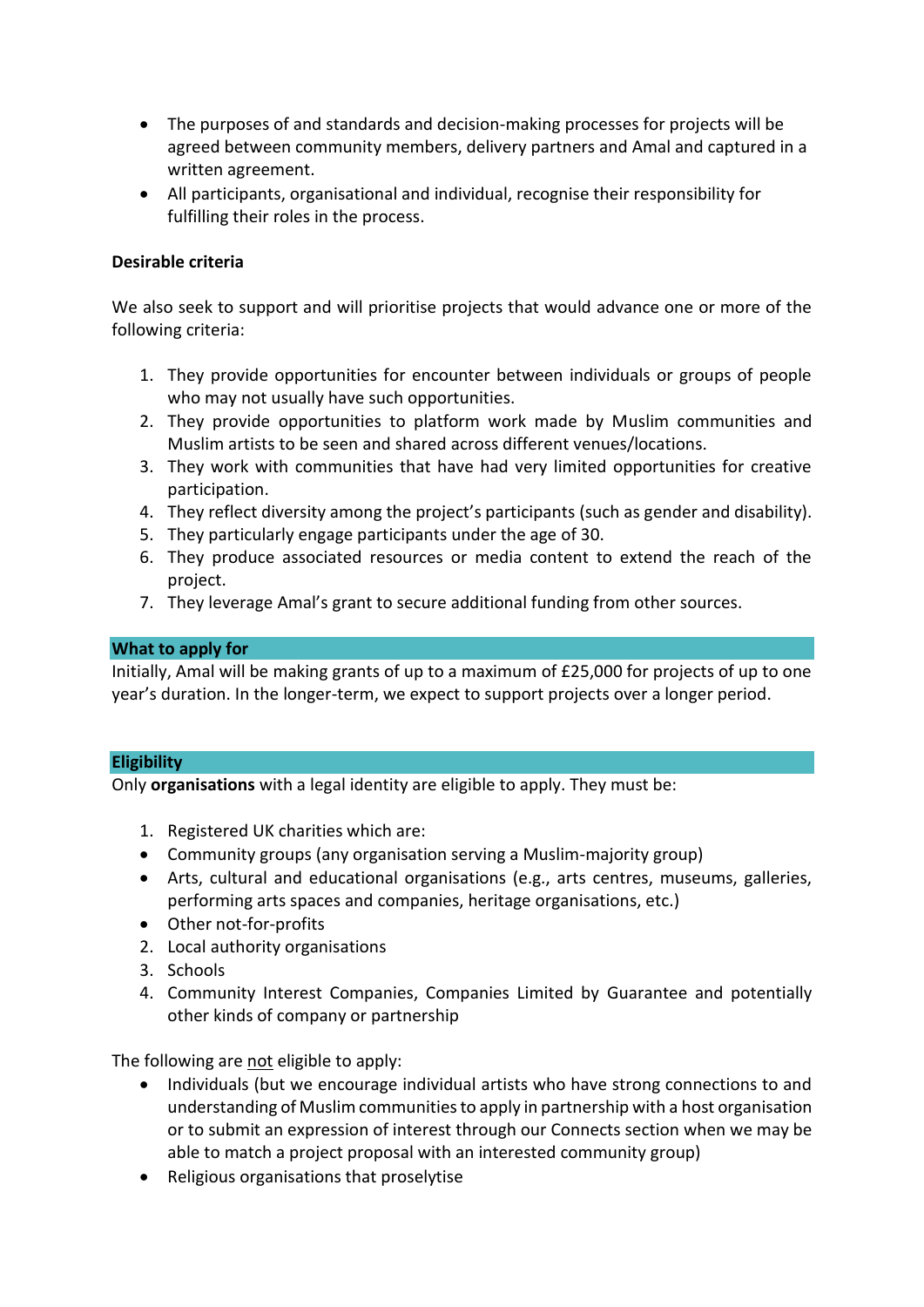The following **activities** are not eligible for funding:

- Appeals
- Capital/building/endowment costs
- Organisational (as opposed to project) running and staff costs
- Retrospective funding
- Projects outside the UK
- Proposals that benefit only one individual
- Debt repayment
- Activities related to or promoting political parties or their programmes

#### **When to apply**

Applications are accepted on a rolling basis but we will close applications on 31 July 2022. Our experience as a grant-making organisation is that many more applications are received than are possible to fund. We therefore encourage you not to rely on our support but to apply to multiple funding sources.

#### **How to apply**

We know that applying for funding can be time-consuming and we do not want to take up more of your time than necessary. We therefore ask you to submit an Expression of Interest rather than a full application in the first instance.

If you would find it helpful to have an exploratory conversation with us before submitting your Expression of Interest, please contact us on [connect@amal.org.uk](mailto:connect@amal.org.uk) to request a time for a call.

#### **Expression of Interest**

This requires you to complete a short Expression of Interest form (available [here\)](https://amal.org.uk/apply/apply/) which provides us with enough information to understand whether your proposal may match Amal's objectives, values and funding criteria. We will have an initial conversation with you after receiving your Expression of Interest to help us understand it better. We will then decide whether to invite you to proceed to the Application stage.

#### *Application*

If we invite you to submit a full application, we will send you a form to complete. This will focus on your planning and delivery capabilities (including in relation to co-creating projects with communities), your financial management and a more detailed understanding of the proposed project and its budget. We will also ask you for referees. Once we receive your application, we will contact you to explore your proposal further, either by phone or through a visit. We may also speak at this stage to other organisations with which you have worked or which have given you funding.

#### **Application steps**

1. Read this guidance and decide whether you are eligible to apply (see "Funding criteria", "Eligibility", "What to apply for" and "Amal's objectives and values"). Please do not apply if you do not meet the funding or eligibility criteria.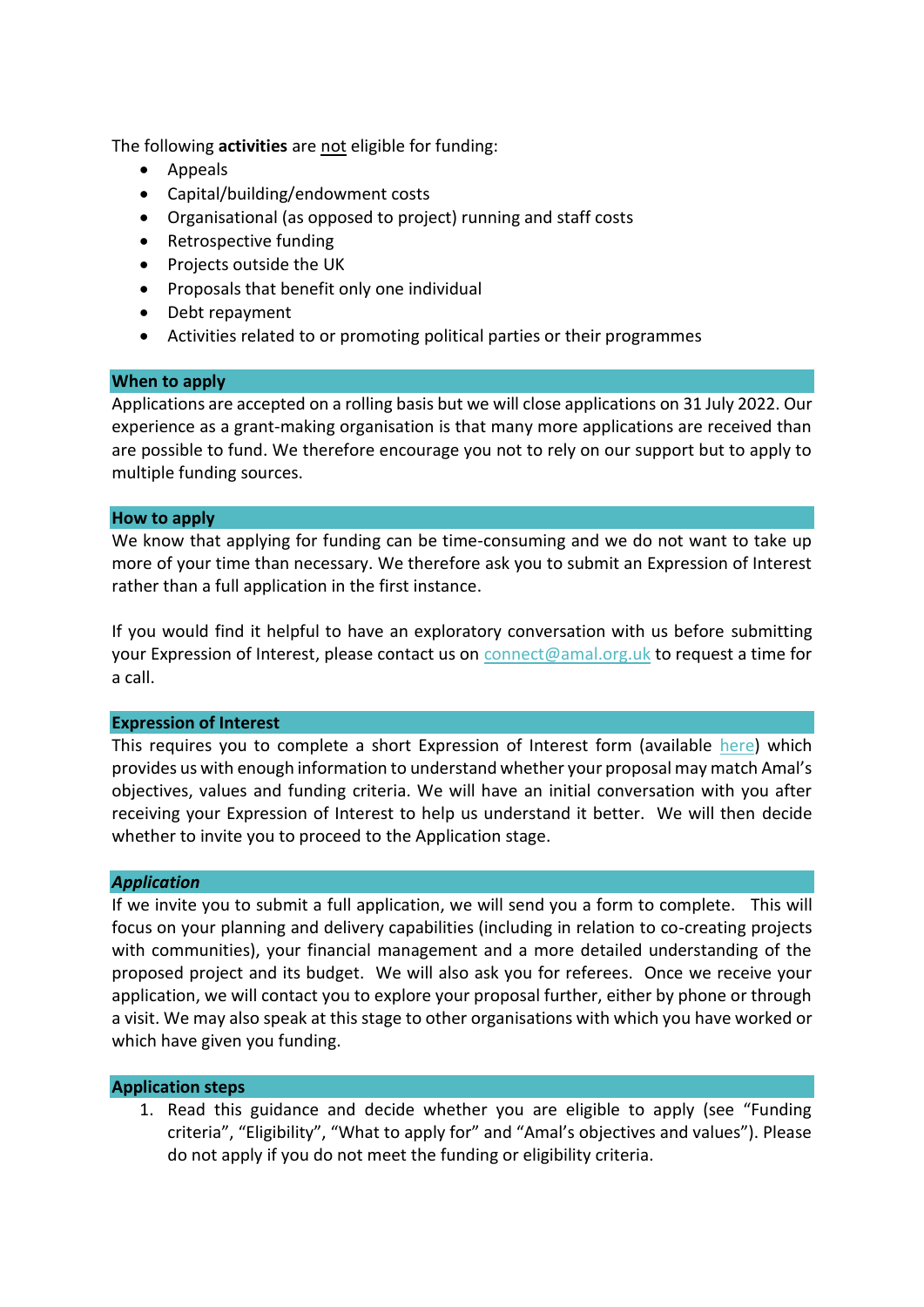- 2. If you are eligible, complete the Expression of Interest Form on Amal's website and submit it online.
- 3. Provided that your Expression of Interest is complete, we will let you know within four weeks of receipt whether we are inviting you to submit an application. We will have a conversation with you in this period to understand your proposal better.
- 4. If you are proceeding to make a full application, you will receive an application form which we will ask you to return to us within eight weeks. Once we have received this, an interview will take place, either by phone or through a visit, as soon as a mutually convenient time can be identified. This will include a discussion with potential project participants about how they have been involved in the project design and how they will be involved in its delivery.
- 5. We will let you know whether your application has been successful within eight weeks of having obtained all the information we need from you.

# **What to expect if your application is successful**

- We will meet with you to agree governance arrangements for the project, milestones, branding, communications and evaluation requirements and a final budget.
- We will then send you a draft partnership agreement for your review. This will include the project's governance arrangements, agreed outputs, any conditions, reporting schedules and details of the budget.
- Reporting is intended to help us keep up to date with the progress of the project and to monitor, evaluate and learn from this progress and from the activity funded. We may draw on your reporting to provide quantitative and case study evidence of impact.
- We will ask you to survey artists, participants and (where applicable) audiences on our behalf using tools that we provide. These may include a short questionnaire and tips on how to capture stories and data from your project. We suggest that you devise your project so that there are plenty of opportunities for participants to have conversations or express their ideas.
- Once we and you are happy with the draft agreement, we will finalise and sign it.
- Funding will be made according to the timetable in the agreement.
- In addition to the reporting set out in the agreement, we may visit you or invite you to meet with us during the lifetime of the project.
- Wherever possible, we would like to attend project activities and also to maintain a photographic/video record, where appropriate. We will work with partnersto arrange this either independently or through photographers/videographers we regularly work with.
- We will advertise activities that are open to the public through our website.
- We will post news stories about the projects we support on our website and in relevant publications.

# **What to expect if your application is unsuccessful**

- Depending on what stage your application has reached, we will inform you if your application has been unsuccessful:
- ➢ Within four weeks of receipt of your Expression of Interest (provided your form was complete);
- ➢ Within eight weeks of obtaining all necessary full application information from you.